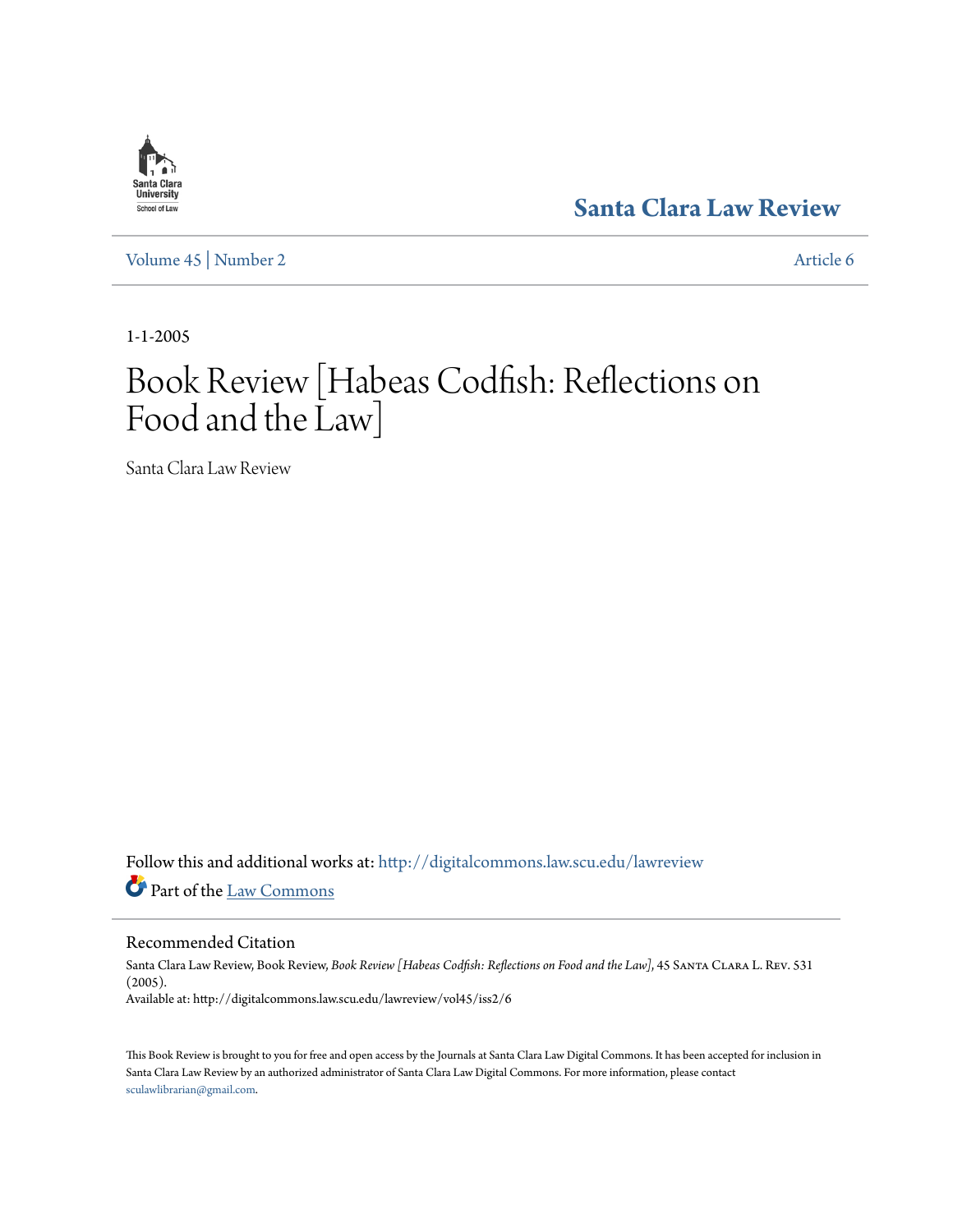# BOOK REVIEW

# SOMETHING TO CHEW ON: A REFLECTIVE SURVEY OF FOOD AND THE LAW, AND A PLEASANT DIVERSION

*Habeas Codfish: Reflections on Food and the Law* **by** Barry M. Levenson. Madison, Wisconsin: The University of Wisconsin Press, 2001. **Pp. 263.** Hard Cover. \$24.95

### *Reviewed by N.* Maxwell Cooper\*

#### **I.** INTRODUCTION

According to its author, Barry M. Levenson, *"Habeas Codfish* began as an act of desperation, a rescue from a boredom only lawyers can understand."' Fortunately for readers, his mini-treatise on food and the law is swift and refreshing. It provides a rescue from lawyers' boredom for many who, while admittedly bored, are still too lazy to write their own book.

*Habeas Codfish* is not solely for lawyers, however. It reads like that best sort of inside joke: if one is outside, one sees some humor and chuckles; if one is inside, one laughs hard, early, and often, frustrating and confusing those outsiders.

If not the title itself, a glance at the table of contents<sup>2</sup> re-

Third-year law student. Some thanks go to Samuel **J.** Connell for still being around after so many years without thanks. Other thanks go to Boris H. Lebowski-perhaps an even better film critic, but still a fine help during editing. More thanks go to Travis Krepelka and the *Santa Clara Law Review.* Final thanks go to Barry M. Levenson, for writing a book that was worth reading.

**<sup>1.</sup>** BARRY M. **LEVENSON,** HABEAS CODFISH xi (The University of Wisconsin Press, 2001). "No matter how you slice it, public utility law is tedious, grim, and lifeless." *Id.* No doubt many attorneys would use the same words to describe their own work.

<sup>2.</sup> *Id.* at vii-viii.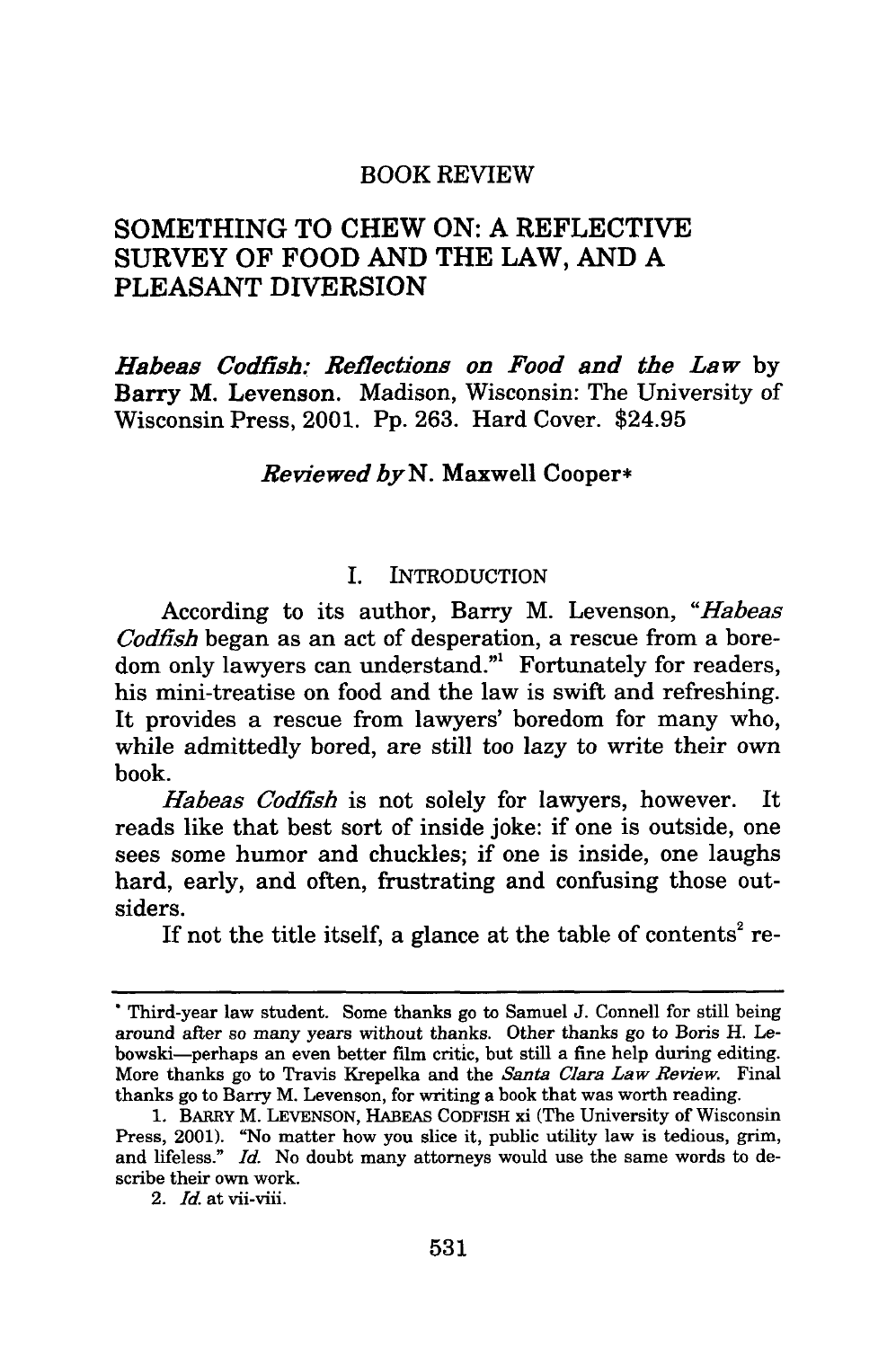veals that *Habeas Codfish* will not be the average focusspecific, dull rehashing of comprehensive legal research. With literary intellectual elitism rampant in American academia, Levenson should be congratulated initially for being that most deviant of modern writers: a title-er. But his chapter titles are not simple summaries. Instead, they are tongue-in-cheek puns such as "Assault with a Breadly Weapon," "Ladle and Slander," and "Cruel and Unusual Condiments."<sup>3</sup>

This levity represents one thing: Levenson, an attorney himself, $\alpha$  is willing to have some fun at the expense of lawyers and the law, a pastime most frequently reserved for average comics. Levenson claims to think of himself as a "recovering lawyer."<sup>5</sup> There is a seriousness there, just under the surface, that is one of the most arresting aspects of this book. As he steers away from posturing and legalese, Levenson tries to remind readers to lighten up, to tear our noses from our grindstones, and to try not to let our profession or our legal system leave a bitter taste in our mouths.

This review seeks to demonstrate and explain Levenson's process of reminding lawyers to lighten up.

# II. OVERVIEW

According to Levenson, we expect four qualities in our food.' These are, in ultimate order of importance: that our food does not harm us, that it is honest (i.e., we actually get what we pay for), that it is nutritious, and finally, that it is tasty.7 *Habeas Codfish* is structured to address these concerns; specifically, how we turn to the law to protect us from our food when these principles are violated.

The United States Supreme Court is our highest judicial authority, with power vested by the Constitution.<sup>8</sup> The Supreme Court has resolved numerous landmark cases involv-

*<sup>3.</sup> Id.*

<sup>4.</sup> Levenson practiced law for the Wisconsin Public Services Commission. *Id.* at xi. He has argued in front of the Supreme Court and won. *See* Griffin v. Wisconsin, 483 U.S. 868 (1987). Levenson no longer practices law. LEVENSON, *supra* note 1, at **xvii.**

<sup>5.</sup> LEVENSON, *supra note* 1, at xvi.

<sup>6.</sup> *Id.* at 14.

<sup>7.</sup> *Id.* at 14-15.

<sup>8. &</sup>quot;The judicial Power of the United States, shall be vested in one supreme **Court** ..... U.S. **CONST.** art. III, § 1.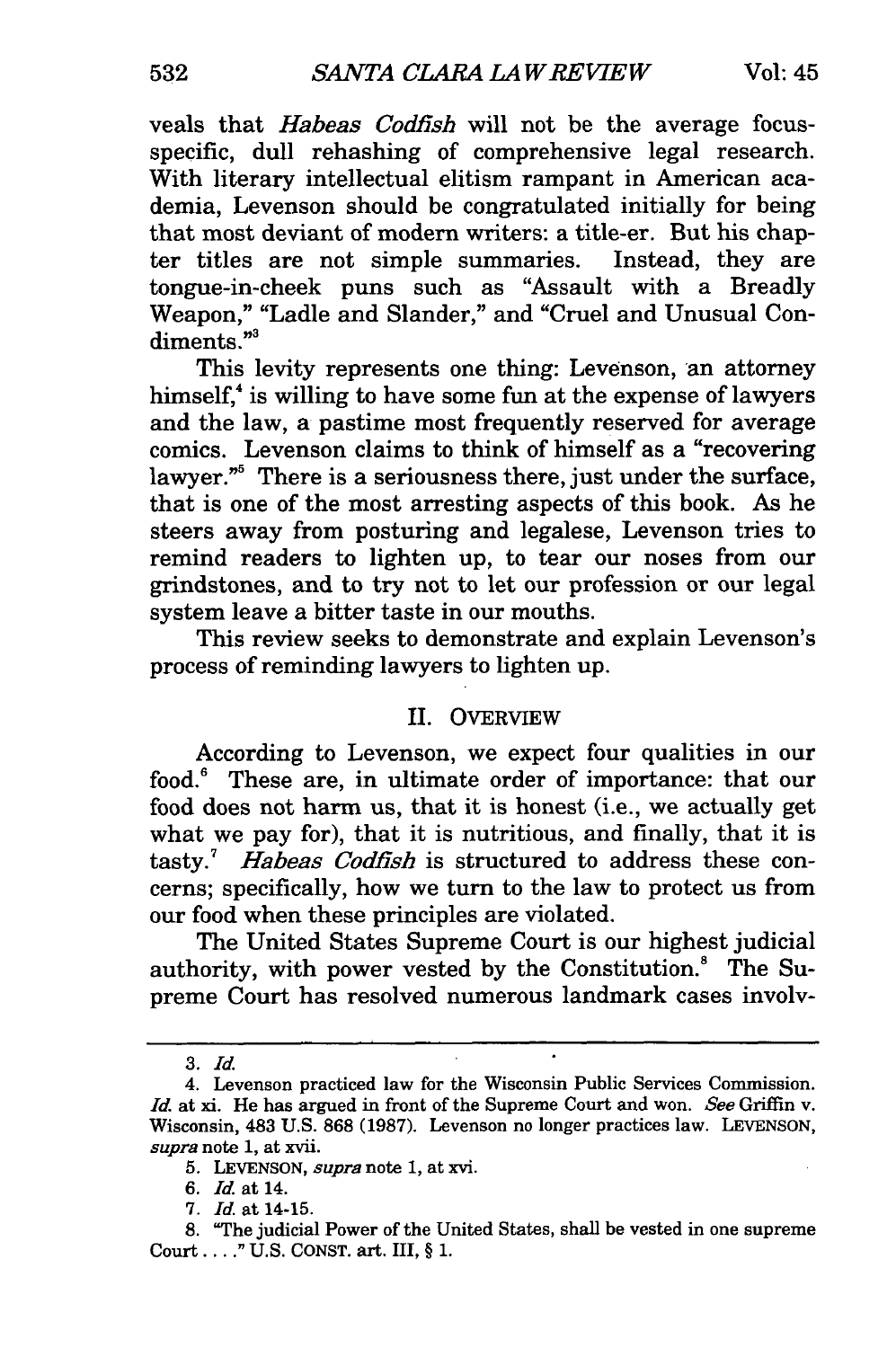ing important issues such as judicial review, $\degree$  slavery and citizenship, $^{10}$  freedom of employment, $^{11}$  segregation, $^{12}$  freedom of speech,<sup>13</sup> interracial marriage,<sup>14</sup> the privilege against selfincrimination,<sup>15</sup> a woman's right to choose,<sup>16</sup> affirmative action," copyright and fair use, $^{18}$  homosexuality, $^{19}$  and elections.2 ' The Supreme Court's most famous (or notorious, as the case may be) decisions provide an illustrious and wellstoried outline of our nation's history.

In 1893, the Supreme Court decided another important issue—whether a tomato is a fruit or a vegetable.<sup>21</sup> The Court found that "[blotanically speaking, tomatoes are the fruit of a vine .... But in the common language of the people, whether sellers or consumers of provisions, all these are vegetables which are grown in kitchen gardens . . . .<sup>22</sup> They are usually served "at dinner in, with or after the soup, fish or meats... and not, like fruits generally, as dessert." $23$ 

*Habeas Codfish* is replete with such information, and it serves Levenson's purpose well. Within these anecdotes are sound principles of law, $^{24}$  which are couched in language and

13. Schenk v. United States, 249 U.S. 47 (1919). *See also* New York Times Co. v. Sullivan, 376 U.S. 254 (1964); Brandenburg v. Ohio, 395 U.S. 444 (1969); Texas v. Johnson, 491 U.S. 397 (1989).

14. Loving v. Virginia, 388 U.S. 1 (1967).

15. Miranda v. Arizona, 384 U.S. 436 (1966).

16. Roe v. Wade, 410 U.S. 113 (1973).

17. Regents of the Univ. of Cal. v. Bakke, 438 U.S. **265** (1978).

**19.** Lawrence v. Texas, 539 U.S. 558 (2003). *See also* Bowers v. Hardwick, 478 U.S. 16 (1986); Romer v. Evans, 517 U.S. 620 (1996); Boy Scouts of Am. v. Dale, 530 U.S. 640 (2000).

20. Bush v. Gore, 531 U.S. 98 (2000).

21. Nix v. Hedden, 149 U.S. 304 (1893). "The single question in this case is whether tomatoes ... are to be classed as 'vegetables' or as 'fruit'...." *Id.* at 306.

22. Id. at 307.

23. *Id.*

24. For example, in *Nix*, the Supreme Court was actually addressing the tomato issue in relation to the Tariff Act of 1883. *Id.* at 306.

<sup>9.</sup> Marbury v. Madison, 5 U.S. 137 (1803).

<sup>10.</sup> Scott v. Sandford, 60 U.S. 393 (1857). *See also* Prigg v. Pennsylvania, 41 U.S. 536 (1842).

<sup>11.</sup> Slaughter-House Cases, 83 U.S. 36 (1873).

<sup>12.</sup> Plessy v. Ferguson, 163 U.S. 537 (1896). *See also* Brown v. Bd. of Educ., 347 U.S. 483 (1954); Bolling v. Sharpe, 347 U.S. 497 (1954); Milliken v. Bradley, 418 U.S. 717 (1974).

<sup>18.</sup> Sony Corp. v. Universal City Studios, 464 U.S. 417 (1984). *See also* Campbell v. Acuff-Rose Music, 510 U.S. 569 (1994); Eldred v. Ashcroft, 537 U.S. 186 (2003).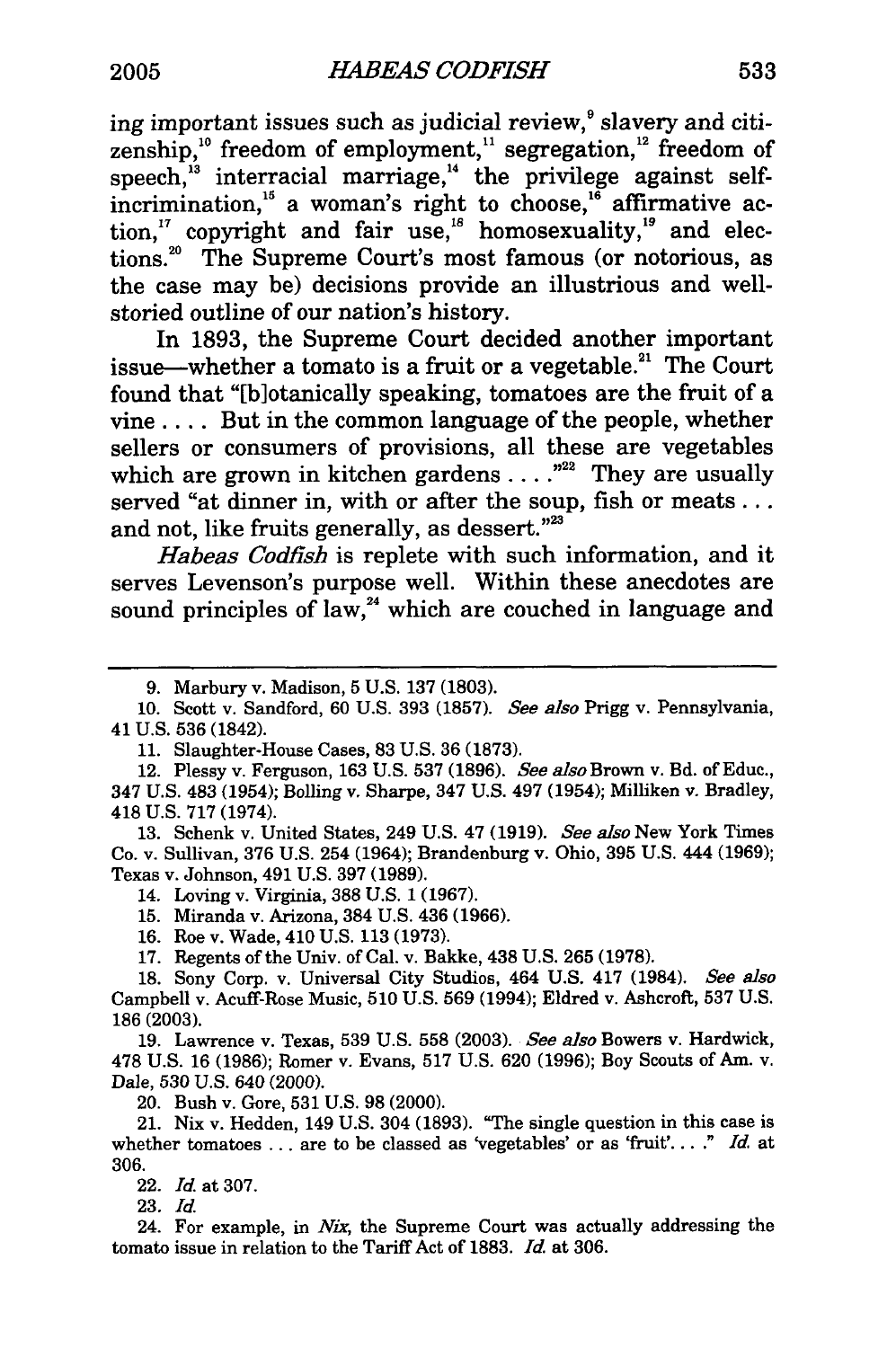context that make for much smoother reading than the average compendium of torts, contracts, or property cases. For example, a banana peel on a grocer's floor is not per se negligence.25 There must be "substantial proof' that the grocer knew or should have known of the banana peel's presence.<sup>26</sup> This exemplifies one of the most fundamental standards in tort law: whether the "reasonable man" knew or should have known.

Another example of Levenson's use of obscure or amusing case law to illustrate legal principles is the California Supreme Court's decision that take-out sandwiches and hot dogs are not meals. $27$  The state sought to collect a sales tax on these items as "meals," but the court ruled this taxation impermissible.28 The court did not believe that a meal is served when the server "merely prepares a sandwich for consumption, wraps it in a paper napkin and hands it to a purchaser without offering any facilities for its consumption on the premises, and with the intention that it be consumed elsewhere."29

Levenson's early focus on such cases and their relevance to important legal principles is well-calculated, for several reasons. First, he draws his readers into the book quickly, in small, manageable steps. Some may disagree (many among them lawyers and law students), but ultimately, books should be readable. As the eminently quotable Oscar Wilde said, "[b]ooks are well written or badly written."<sup>30</sup> Levenson's is a well-written book, in a field of badly written ones.

Second, because readers are busy enjoying the read, *Habeas Codfish* manages to instruct and inform without reading

28. Id. at 5.

29. Id.

<sup>25.</sup> *See* Kroger Grocery & Baking Co. v. Dempsey, 143 S.W.2d 564 (Ark. 1940).

<sup>26.</sup> Id. at 566.

<sup>27.</sup> See Treasure Island Catering Co. v. State Bd. of Equalization, 120 P.2d 1 (Cal. 1941). The question of what was or was not a "meal" was important at this time under section 5(e) of the Retail Sales Act (Stats. 1933, p. 2599, as amended). *Id.* at 3.

<sup>30.</sup> OSCAR WILDE, THE PICTURE'OF DORIAN GRAY, preface (Barnes & Noble Books 2003) (1891). English journalist and economist Walter Bagehot opined, "[t]he reason why so few good books are written is that so few people who can write know anything." The Quotations Page, available at http://www.quotationspage.com/search.php3?Search=books&Author=&page=l (last visited Jan. 8, 2005) (on file with the *Santa Clara Law Review*).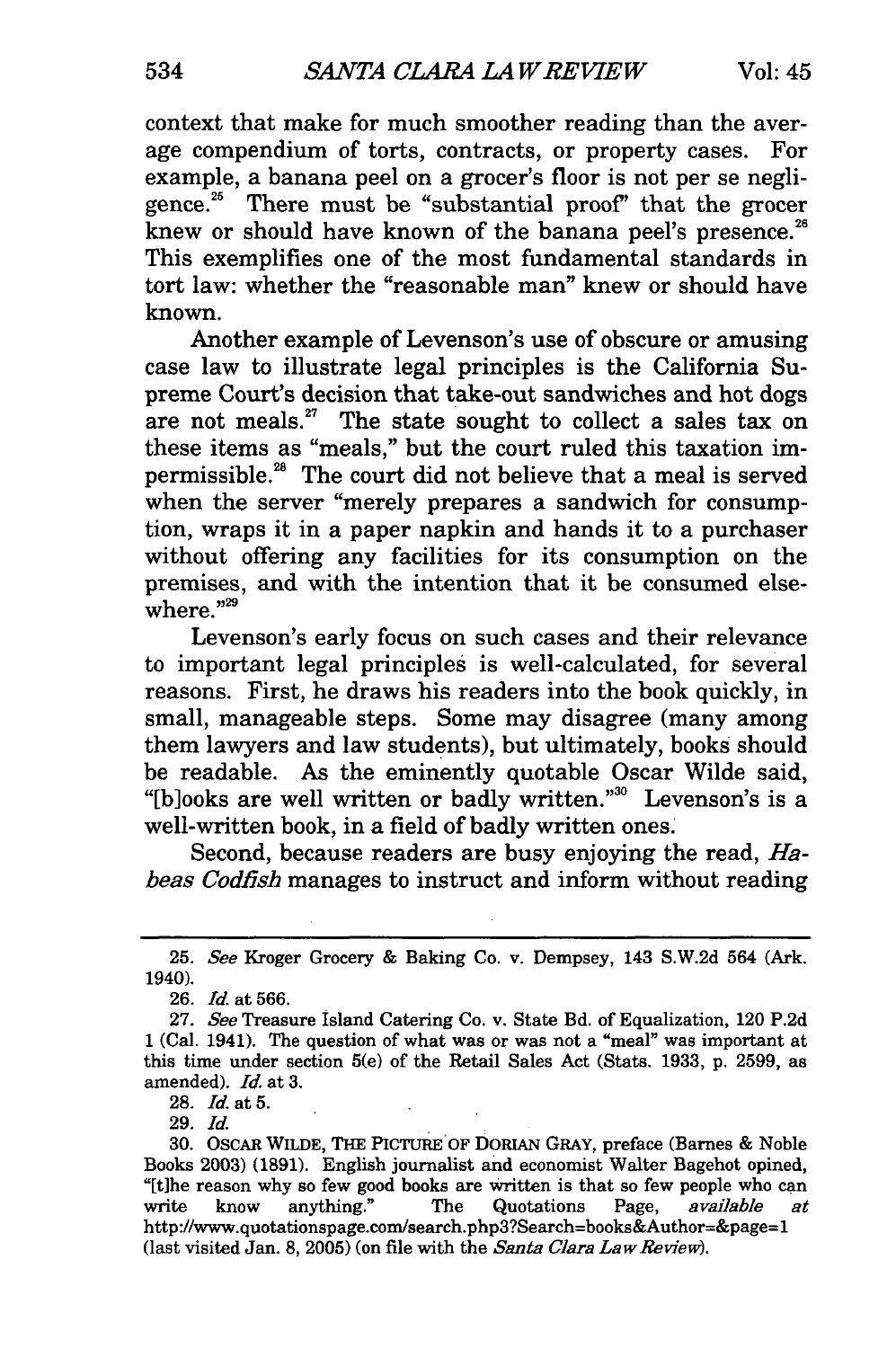like a textbook. It will broaden the scope of legal knowledge of absolutely anyone: from the most skilled attorney through the first-year law student, and on to laypersons who (for inexplicable reasons) are drawn to the Law section of their local bookstores. The book covers a wide range of legal issues, $31$ providing background and insight into each, using food as the unifying thread.

# III. A PANOPLY OF TOPICS

In the first chapter, Levenson presents the "Magna Carta or Holy Grail in the field of food law"<sup>32</sup>—King John's "Assize of Bread."33 The Assize of Bread, enacted in 1202, addressed the pervasive problem of bakers adulterating loaves of bread with stones, dirt, ground peas, beans, etc., to maximize their profits at the expense of the consumers' health.<sup>34</sup> Bakers who violated the law were put into the pillory with a portion of the adulterated dough hung from their necks.<sup>35</sup>

Levenson uses the Assize of Bread, an archaic and somewhat humorous law placing bakers in stocks for public scorn, to transition into the more serious, prevalent, and continual problem of food adulteration. Levenson asks, "[i]s there another species on the planet that would knowingly harm the food supply of its own kind? It is a sad commentary on our own selves that we need laws to protect our food supply from our own greed."<sup>36</sup>

Food adulteration is something of which everyone is

<sup>31.</sup> Levenson discusses issues across the spectrum of the American legal minefield, including, among others, historical American food policy, health regulation, copyright law, libel, tort law, trademark, the prison system, food-borne diseases, and contract law. *See generally* LEVENSON, *supra* note 1.

<sup>32.</sup> *Id.* at 13.

**<sup>33.</sup>** *Id* The fewer legitimate baking ingredients the bakers could use in each loaf of bread, the more bread they could make. Similarly, bakers would give consumers who ordered a dozen rolls only eleven, giving rise to the term "baker's dozen." *Id.*

<sup>34.</sup> *Id. See also* Jean Lyons & Martha Rumore, *Food Labeling-Then and Now,* 2 J. PHARMACY & L. 171, 171 (1994).

<sup>35.</sup> Lyons & Rumore, *supra* note 34, at 171 (citing HARRY E. NEAL, THE PROTECTORS-THE STORY OF THE FOOD **AND** DRUG ADMINISTRATION 12 (1970)). It is not entirely clear what this punishment entailed. It certainly involved being placed in the pillory. However, Neal's account involves dough hung from the neck, while Levenson says that guilty bakers were placed in the pillory "with the offending loaf burned in front of their noses." LEVENSON, *supra* note 1, at 13.

<sup>36.</sup> LEVENSON, *supra* note 1, at 15-16.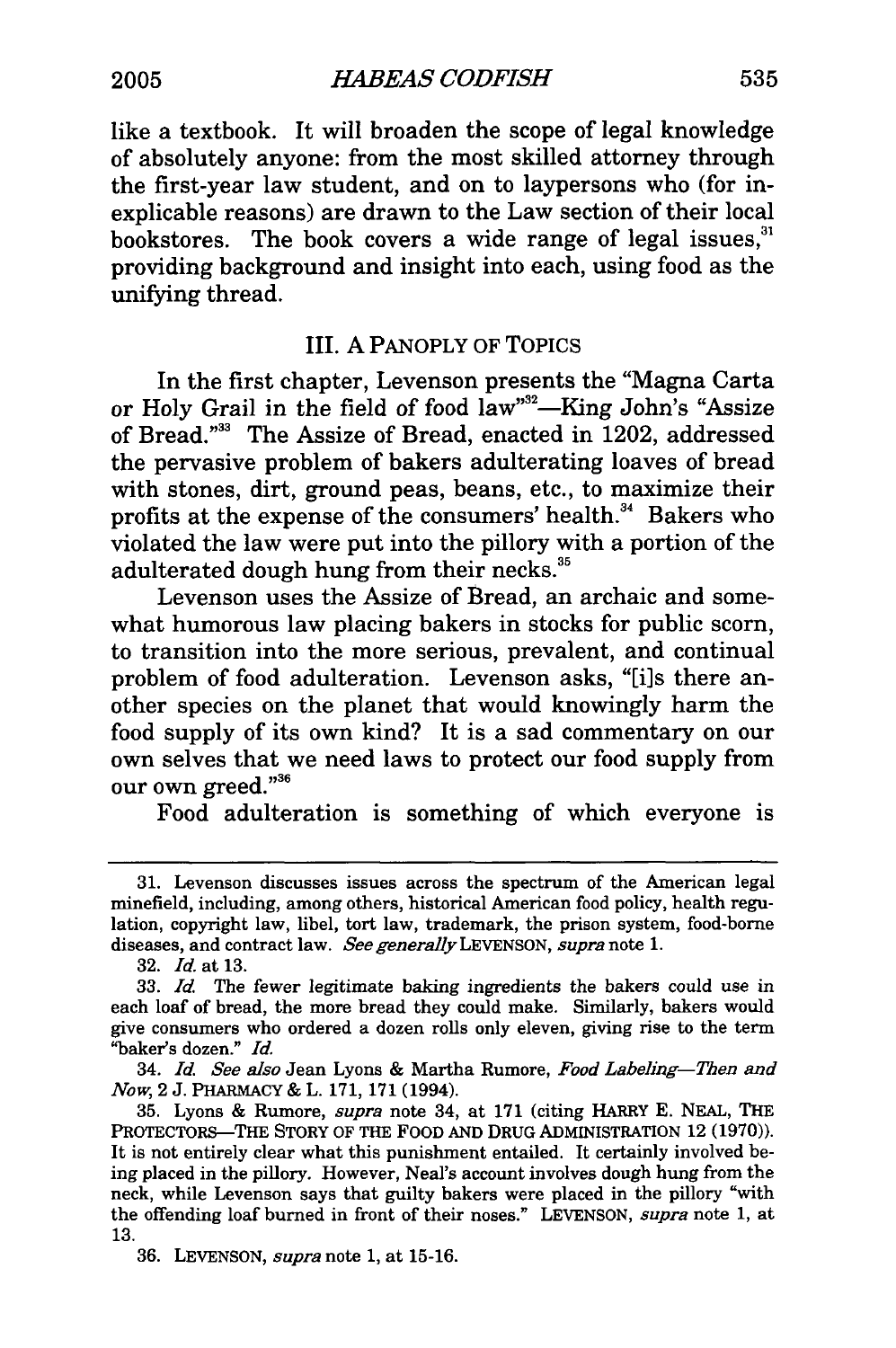aware. Urban legends describing the horrors of the rat in the fried chicken, the human secretions in just about anything, the proverbial fly in the soup, abound.<sup>37</sup> It is a serious problem the fast-food consuming public cannot address without the aid of the legal system.<sup>38</sup> Levenson details American efforts to federally legislate food safety, triggered by an unlikely catalyst: Upton Sinclair's *The Jungle.39 The Jungle* is credited with motivating Congress to pass and President Theodore Roosevelt to sign the Federal Meat Inspection Act<sup>40</sup> and the Federal Pure Food and Drugs Act,<sup>41</sup> the first federal food safety laws.<sup>42</sup> The Meat Inspection Act required federal inspectors to examine slaughtered carcasses before they entered interstate commerce.'3 The Pure Food and Drugs Act penalized false or misleading labels on all drugs or articles of food,<sup>44</sup> requiring manufacturers to truthfully brand and label their food products.<sup>45</sup> The failure to do so was a misdemeanor.<sup>46</sup>

Levenson's discussion progresses from these earliest protective measures into various state schemes to protect the eating public from its food.<sup>47</sup> He spends some time discussing

**<sup>37.</sup>** These fears are echoed throughout our popular culture. In only its third episode, for example, the popular **NBC** situation comedy "Friends" featured a subplot where one of the characters discovers a human thumb in a soda can. *See* Friends-TV, at http://www.friends-tv.org/zzl03.html (last visited Jan. **8, 2005).** For other urban legends about horrors in our food, *see also* http'//www.snopes.com/horrors/food/kfc.htm (last visited Jan. **8, 2005).**

**<sup>38.</sup>** The law is needed because **"[a]** loaf of bread does not know if it has been adulterated and cannot be dissuaded from harming its customers **by** threat of a penalty. **A** sirloin roast cannot form what the law calls 'criminal intent.' **A cup** of coffee cannot be 'negligent.'" **LEVENSON,** *supra* note **1,** at **15.**

**<sup>39.</sup> UPTON** SINCLAIR, THE **JUNGLE** (Urbana: Univ. of Ill. Press **1988) (1906).**

<sup>40.</sup> Federal Meat Inspection Act, Pub. L. No. 59-242, 34 Stat. **1260 (1907).**

<sup>41.</sup> Pure Food and Drugs Act, ch. **3915,** § **8,** 34 Stat. **768 (1906)** (repealed **1938).**

<sup>42.</sup> **LEVENSON,** *supra* note **1,** at 22. "If Harriet Beecher Stowe can be blamed for the Civil War, then Upton Sinclair must be blamed for the entirety of the government's interdiction into American meat quality regulation during the twentieth century." Roger Roots, *A Muckraker's Aftermath: The Jungle of Meat-Packing Regulation After a Century,* 27 WM. MITCHELL L. REV. 2413, 2413 (2001).

<sup>43.</sup> Roots, *supra* note 42, at 2413 n.3.

<sup>44.</sup> *See generally* Robert L. Rabin, *Federal Regulation in Historical Perspective,* **38 STAN.** L. REV. **1189 (1986).**

<sup>45.</sup> Roots, *supra* note 42, at 2413 n.3.

<sup>46.</sup> *Id.*

<sup>47.</sup> *See* LEVENSON, *supra* note 1, at 23-26.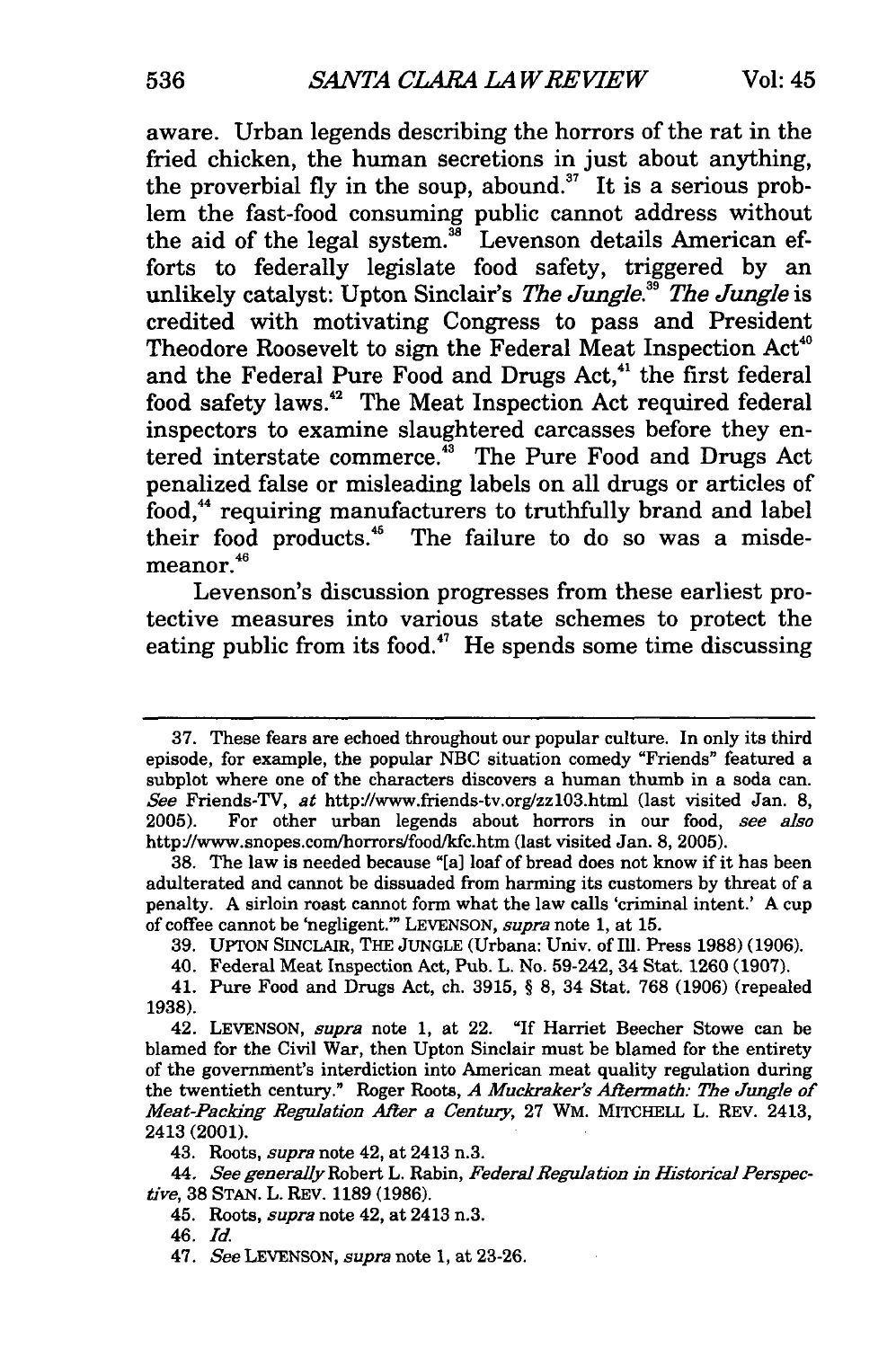*Supreme Beef*<sup>48</sup> in which a meat processor sued the U.S. Department of Agriculture ("USDA") for allegedly exceeding its authority under the Meat Inspection Act when it used *Salmonella* tests to evaluate compliance with performance standards.<sup>49</sup> The court found in the meat processor's favor, noting that the point was not whether *Salmonella* and other pathogens were desirable or acceptable in meat, but simply that the USDA exceeded its authority granted by Congress.'

After addressing issues of federal regulation and interstate commerce, Levenson, as he does throughout *Habeas Codfish,* demonstrates a solid knack for timing, an often overlooked and underestimated skill. Not an author to bore his readers, he closes his chapter quickly with an anecdote and moves forward.<sup>51</sup> This ability to close and change subjects smoothly is one of Levenson's more admirable qualities as a writer. He seems to know that recreational reading may be a largely lost pastime in the legal community, especially when said reading is on the law. Throughout the book, one can perceive Levenson's conscious restraint from allowing his background in the law and legal writing to take over. The subjects he deals with are important, but he understands that reading about them must not necessarily feel like time spent at the office or in the library. Levenson allows reading about the law to still feel like reading, a remarkable feat.

After instructing his readers on the origins of federal regulation of food health and safety standards, Levenson presents in chapter four<sup>52</sup> a quick course in false advertising and the Lanham Act.<sup>53</sup> His vehicle for this discussion is, of course,

<sup>48.</sup> Supreme Beef Processors, Inc. v. U.S. Dept. of Agric., 113 F. Supp. 2d 1048 (N.D. Tex., 2000).

**<sup>49.</sup>** *Id.*

<sup>50.</sup> *Id.* at 1055. Levenson notes, "[i]f this strikes you as nonsensical, you are not alone. The government announced its intention to appeal." LEVENSON, *supra* note 1, at 28.

<sup>51.</sup> Here, Levenson relates his own "venture into the world of meat safety," and his struggle to find the perfect rare hamburger. LEVENSON, *supra* note 1, at 31. Ultimately, despite his knowledge of the inherent risks of rare meat, he determined that "[s]tomach and head will just have to learn to live with the conflict. And the law be damned." *Id.*

<sup>52. &</sup>quot;Food Fight: A Tale of Two Pizzas." LEVENSON, *supra* note 1, at 56.

<sup>53.</sup> The Lanham Trademark Act, 15 U.S.C. § 1125(a) (2000). The Act provides for a civil action against anyone using words, names, symbols, etc., in commerce, which is false or misleading, or likely to cause confusion or mistake as to the origins of the word, name, or symbol. *Id.*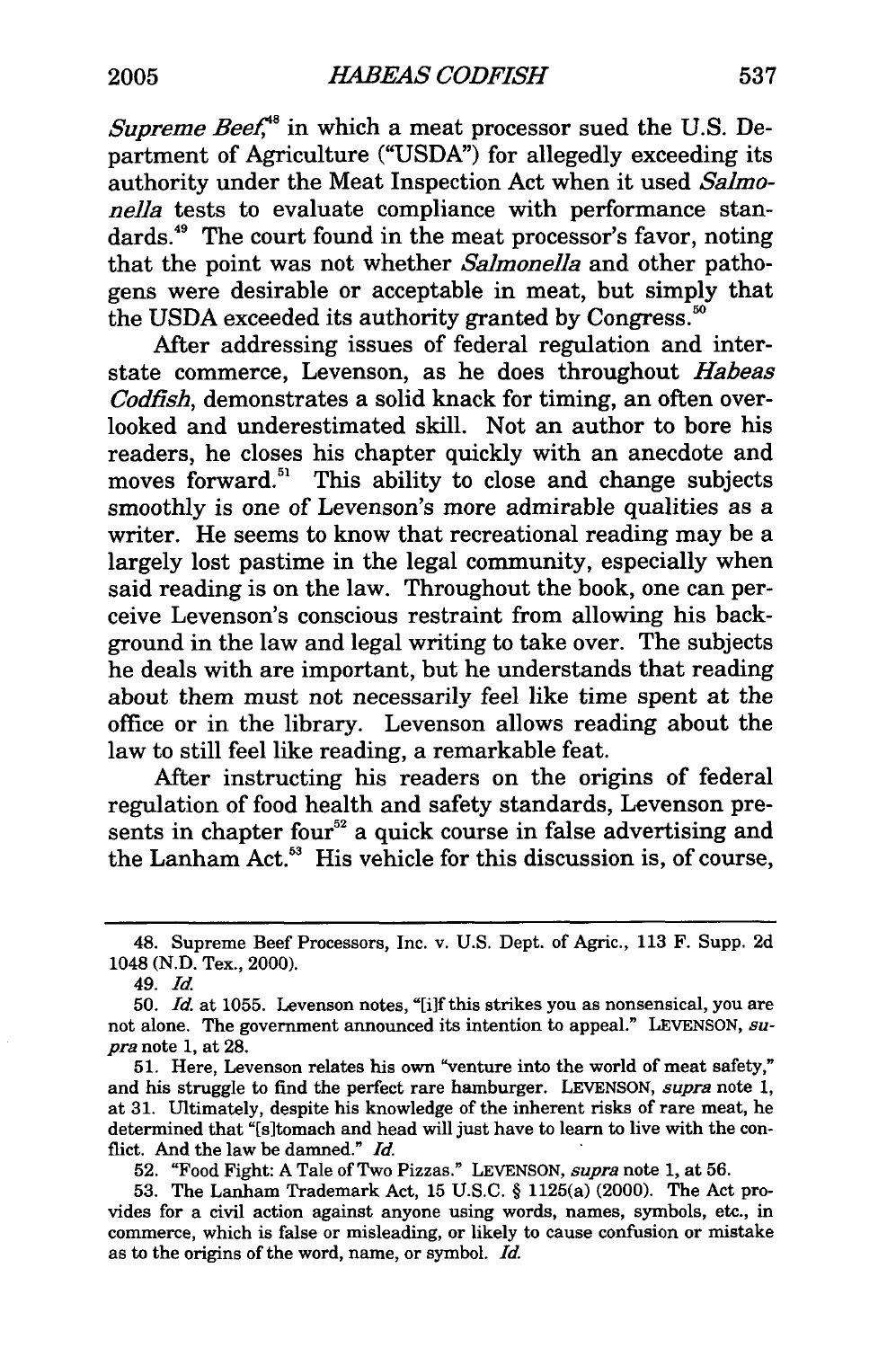a food case, and one that should be familiar to most: Pizza *Hut v. Papa John's.*<sup>54</sup> Pizza Hut took exception to Papa John's "Better Ingredients. Better Pizza." ad campaign, which included direct attacks against Pizza Hut's methods of preparing tomato sauce and dough, implying that Papa John's preparations resulted in a "better pizza."<sup>55</sup> The legal basis of Pizza Hut's claim was false advertising under the Lanham Act.<sup>56</sup> The Fifth Circuit Court of Appeals held that (1) Papa John's slogan was not objectionable on its face, and (2) even when taken in connection with Papa John's ad campaign focusing on dough and sauce quality, Pizza Hut failed to produce evidence proving that consumers' decisions were affected by Papa John's advertisements.<sup>57</sup> Levenson's review of this case provides instruction regarding the Lanham Act, "puffery,"58 and the various methods large pizza conglomerates use to make their doughs and sauces.<sup>59</sup>

In the same arena of business competition, Levenson also devotes one chapter of *Habeas Codfish* to "The Legacy of Mr. Peanut."<sup>60</sup> The famous *Planters Nut*<sup>61</sup> case allows him to present a capsule discussion on trademark law<sup>62</sup> and its meteoric

56. *Pizza Hut,* 227 F.3d at 494.

57. Id. at 491.

58. Puffery means exaggerated advertising, blustering and boasting upon which no reasonable buyer would rely **...** The slogan "better ingredients, better pizza" is typical puffery, held the appellate court .... In short, the court of appeals ruled that Pizza Hut failed to prove that America's pizza eaters were so stupid as to be taken in by the Papa John's slogan.

LEVENSON, *supra* note 1, at 62 (internal quotations omitted).

59. *Id.* at 60-63. He concludes the chapter with his own recipe for the "world's *bestpizza." Id.* at 65-67:

60. Id. at 105.

61. Planters Nut & Chocolate Co. v. Crown Nut Co., Inc., 305 F.2d 916 (C.C.P.A. 1962).

62. The term "trademark" is defined **by** the United States Code as including: [Any word, name, symbol, or device, or any combination thereof- $(1)$  used by a person, or  $(2)$  which a person has a bona fide intention to use in commerce... to identify and distinguish his or her goods, including a unique product, from those manufactured or sold by others and to indicate the source of the goods, even if that source is unknown.

11 U.S.C. § 1127 (2000).

<sup>54. 227</sup> F.3d 489 (5th Cir. 2000).

<sup>55.</sup> *Id.* at 491. Anyone who has been near a Papa John's or turned on his or her television recently will know the outcome of this case, as Papa John's is still using its slogan. *See,* e.g., Papa John's Pizza, at http://www.papajohns.com/ (last visited Jan. 8, 2005).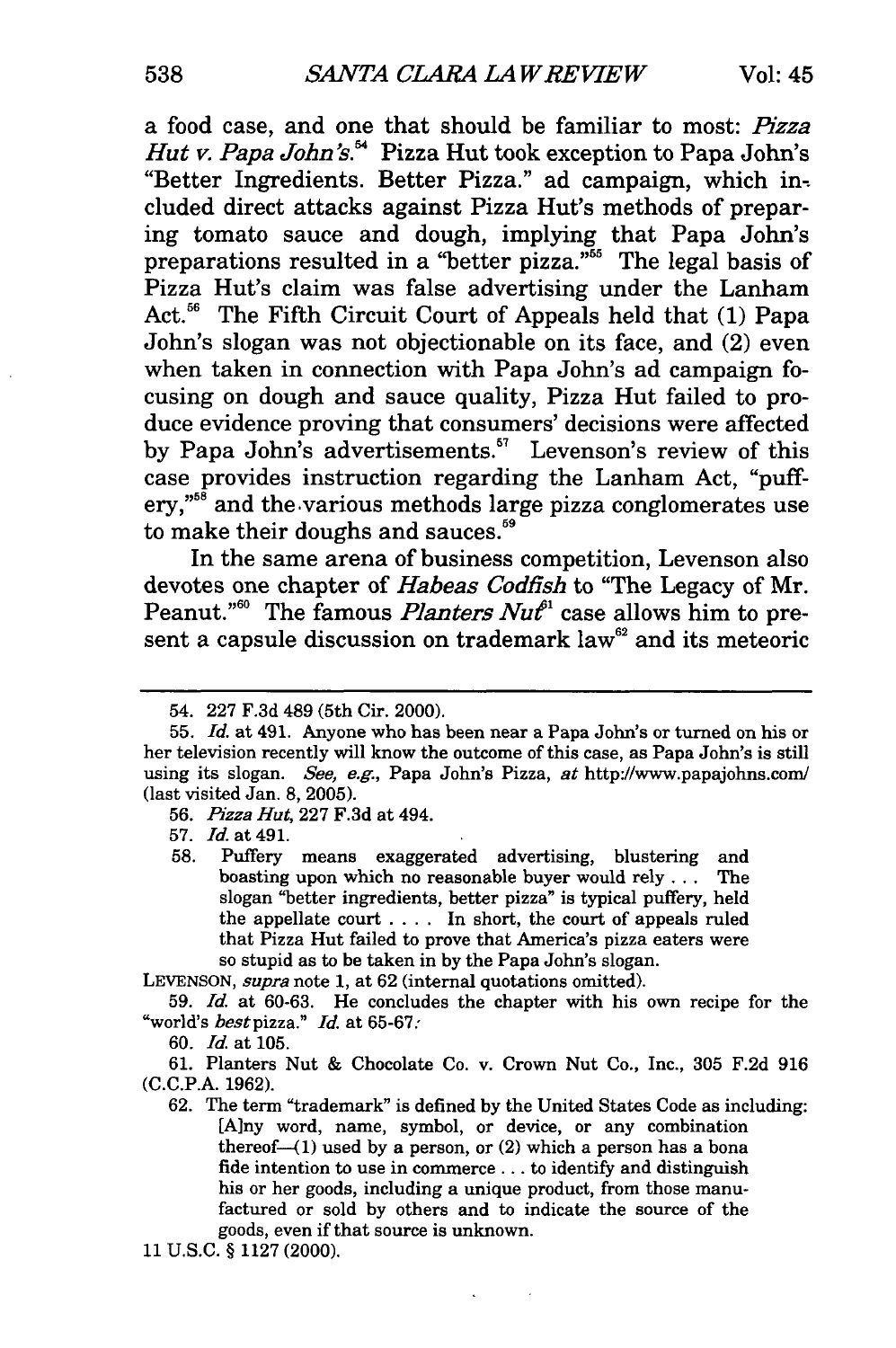rise to importance in the food industry, and most others, over the latter half of the twentieth century. Every area of law has at least one landmark case and Levenson claims that in trademark law, it involved Mr. Peanut.<sup>63</sup> The Crown Nut Company tried to register its own humanized peanut mascot with the U.S. Patent Office, to which Planters Nut & Chocolate Co. ("Planters") quite naturally objected in an effort to protect its mascot, Mr. Peanut.<sup>64</sup> The U.S. Court of Customs and Patent Appeals found in favor of Planters,<sup>66</sup> although the opinion included questionable logic. Crown Nut Co. argued that the humanized peanuts at issue were clearly different from one another because Crown Nut Co.'s wore a crown while Planters' Mr. Peanut wore a top hat. $66$  The court, however, ruled against Crown Nut Co., reasoning that, "[i]t would not be at all improbable that he [Mr. Peanut] should appear adorned with a crown. It is such a reasonable probability that makes confusion **...** likely."67 This is an unusual factor upon which to hinge a decision, because it suggests that the newcomer in a trademark claim may not register its mark if the original trademark owner might reasonably change its own mark to more closely resemble the newcomer's.<sup>68</sup>

The importance of *Planters Nut & Chocolate Co.* in the context of *Habeas Codfish* is the offhand skill with which Levenson explains trademark law, albeit in a cursory manner. He does so in a clear and understandable fashion, in plain language, just as he does with numerous other legal issues throughout his book.

There is a surprising wealth of legal information presented in the relatively few pages of Levenson's book. The author's language is consistently precise and straightforward. *Habeas Codfish* is packed from beginning to end with cases, statutes, regulations, doctrine, policy, and analysis; yet, it never loses its overall readability. This may be the most important aspect of the book; it demonstrates that legal writing

<sup>63.</sup> Mr. Peanut is the well-known monocled, top-hatted, dapper mascot of Planters Nut & Chocolate Co.

*<sup>64.</sup> Planters Nut,* 305 F.2d at 917-18.

<sup>65.</sup> *Id.* at 925.

<sup>66.</sup> *Id.* at 919-20.

<sup>67.</sup> Id.

<sup>68.</sup> Levenson was also surprised by this focus. "[Tihe court might as well have said that even though the two are quite different, Mr. Peanut might change into something closer to the imposter." LEVENSON, *supra* note 1, at 109.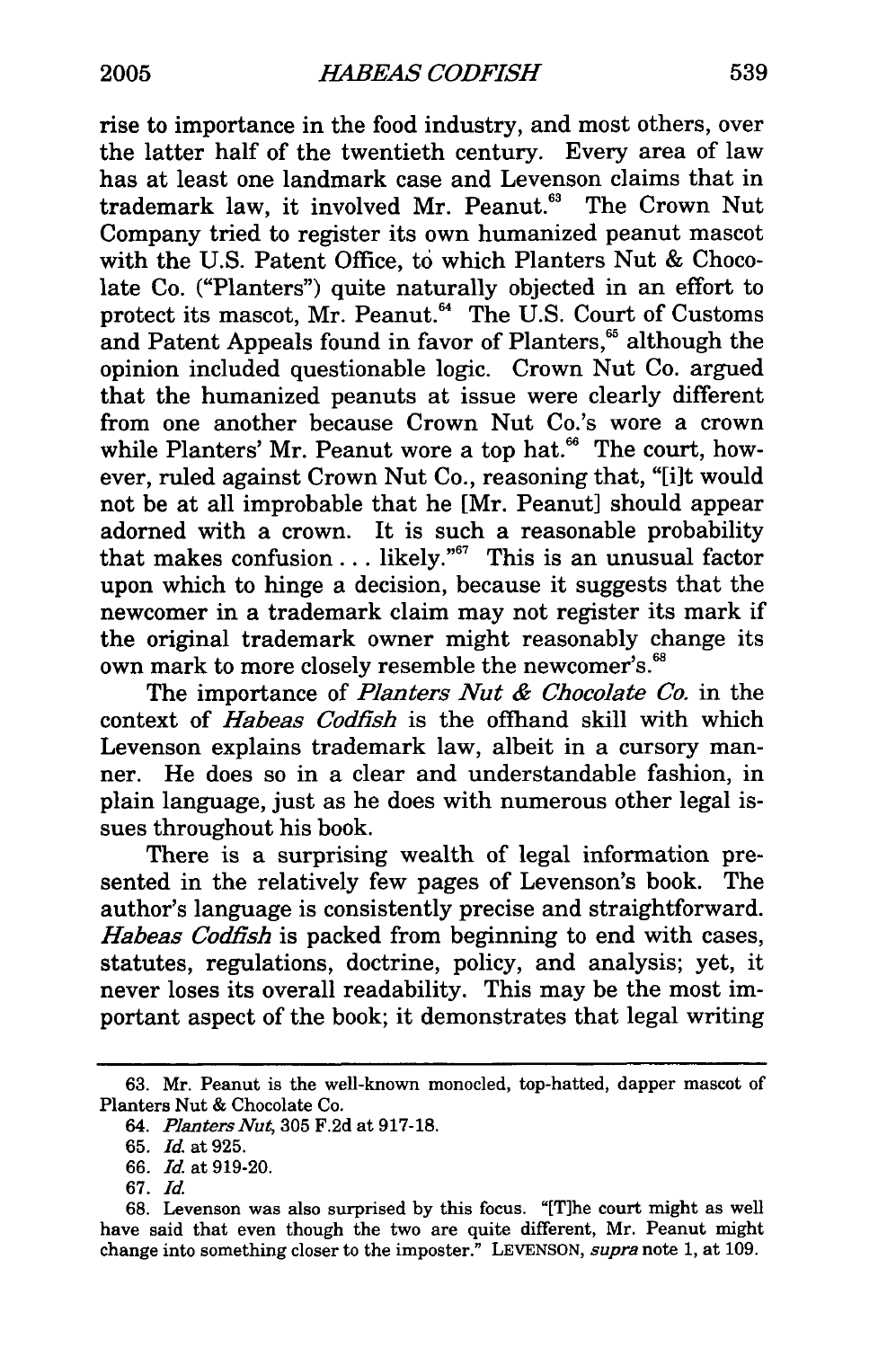need not be dry to be concise and informative. Nor does it need to be verbose to be fluid and well-written. A balance exists, and Levenson strikes it. Writers of legal briefs, memoranda, and pleadings should take note.

Somewhere in the middle of *Habeas Codfish,* between Pizza Hut and Papa John's, McDonald's coffee, Mr. Peanut, and New England fish chowder, Levenson's readers find that they are thoroughly enjoying themselves. Some do because they love reading about the misfortunes of others (burned laps, fish bones in throats, and many other food mishaps Levenson discusses), and others because they realize that *Habeas Codfish* is about more than surveying court cases involving food. As we learn more about Americans' conflicted relationship with food-we want it different, edgy, and new all the time, but we also do not want it to hurt us or we will sue for millions of dollars-we learn more and more about ourselves. If we did not already know, we are a nation of hungry, lazy, not-terribly-intelligent people. It is all there in this book. We foolishly injure ourselves, frequently with fast food, and then we attempt to use our injuries to sue for enough money that we never have to work again. Then, if we never worked again, we would have more time to consume products that hurt us. Levenson never directly says this. He does not have to.

Midway through *Habeas Codfish,* Levenson shifts gears to focus on fact patterns that are, for many, more interesting-those involving injury and civil suits. Americans love to see people get hurt.<sup>69</sup> Although the most outrageous and egregious cases in the food realm are probably the most fun, Levenson wisely skirts past them early on. He summarizes:

Pieces of glass, metal washers, worms, needles, and the like have all been found in food and, more often than not, they have provided the basis for successful lawsuits.... Those are easy cases and we are hardly surprised to learn that Plaintiffs come out on top. What about the tough cases, where the offending objects might not seem so outrageous?"

Most lawyers and law students remember the case of

**<sup>69.</sup>** Take, for example, television shows like "America's Funniest Home Videos" or "Fear Factor," the popularity of 1978's "Faces of Death" (although largely staged, its success still speaks volumes), or the "Darwin Awards."

<sup>70.</sup> LEVENSON, *supra* note **1,** at 89.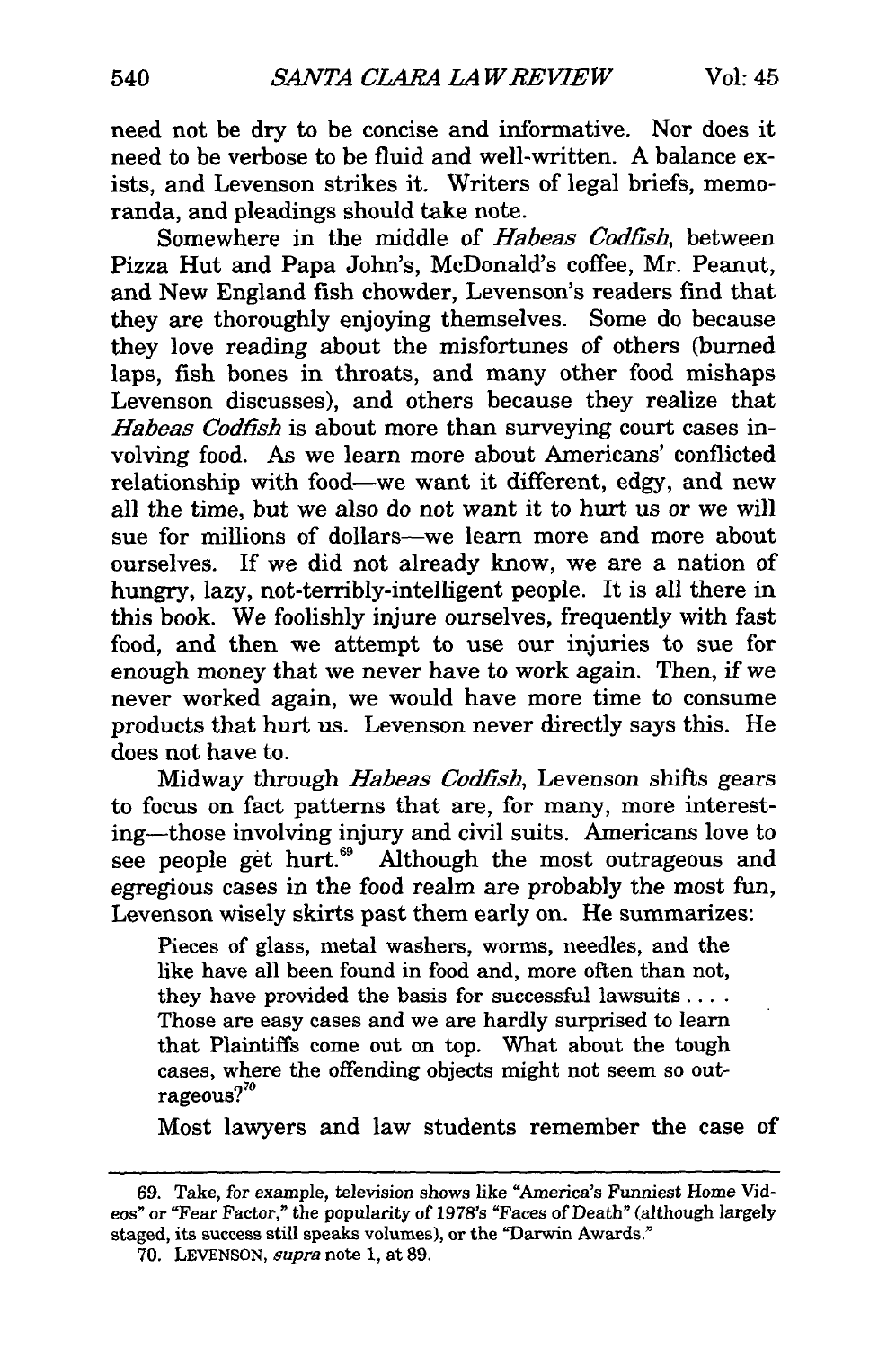Priscilla Webster and the fish bone that became lodged in her throat.<sup>71</sup> After settling for fish chowder because the Blue Ship Tea Room was out of clam chowder, Ms. Webster, after three or four spoonfuls, felt something catch in her throat.<sup>72</sup> The item, of course, was a fish bone, and two esophagoscopies later, Ms. Webster was left with injuries the court called, in classic legal double-negative speech, "not insubstantial."73 The court found no breach of implied warranty, however, remarking, "It is not too much to say that a person sitting down in New England to consume a good New England fish chowder embarks on a gustatory adventure which may entail the removal of some fish bones from his bowl as he proceeds."<sup>14</sup> The court's decision produces a kind of *caveat emptor*<sup>75</sup> for food patrons, placing the burden to take care upon the eater, not the chef. Levenson points out that, for all its "precious language and quirky style... legal scholars have never been able to pinpoint the precise theoretical basis for the court's decision."<sup>76</sup>

Even more widely known is Stella Liebeck's hot cup of McDonald's coffee.<sup>77</sup> Ms. Liebeck, then seventy-nine years old, purchased the infamous cup of coffee at a McDonald's drive-through, pulled her vehicle over to the side of the road to add cream and sugar, put the coffee cup between her legs, and spilled it.<sup>78</sup> She sustained second- and third-degree burns to her thighs and required skin grafts.<sup>79</sup> Ms. Liebeck was awarded \$160,000 in compensatory damages and \$2.7 million in punitive damages.<sup>80</sup>

75. Latin for "let the buyer beware." BLACK'S LAW DICTIONARY 1622 (Deluxe 7th ed. 1999).

76. LEVENSON, *supra* note 1, at 104.

77. Liebeck v. McDonald's Restaurants, P.T.S., Inc., No. CV-93-02419, 1995 WL 360309 (D.N.M., Aug. 18, 1994).

**78.** LEVENSON, *supra* note **1,** at 84.

79. **Id.** at 68.

<sup>71.</sup> Webster v. Blue Ship Tea Room, Inc., 198 N.E.2d 309 (Mass. 1964).

<sup>72.</sup> *Id.* at 310.

<sup>73.</sup> *Id.*

<sup>74.</sup> *Id.* at 312. Perhaps Ms. Webster would have had a better chance of recovery had she embarked on this gustatory adventure of New England fish chowder consumption in, say, Omaha.

<sup>80.</sup> *Liebeck,* 1995 WL 360309. The *Liebeck* case sparked national publicity, even resulting in the "Stella Awards," described as "Opportunists and Self-Described Victims vs. Any Available Deep Pockets and the U.S. Justice System." *See* Stella Awards, at http://www.stellaawards.com/ (last visited Jan. 8, **2005)** (on file with the *Santa Clara Law Review).* The name Stella Award has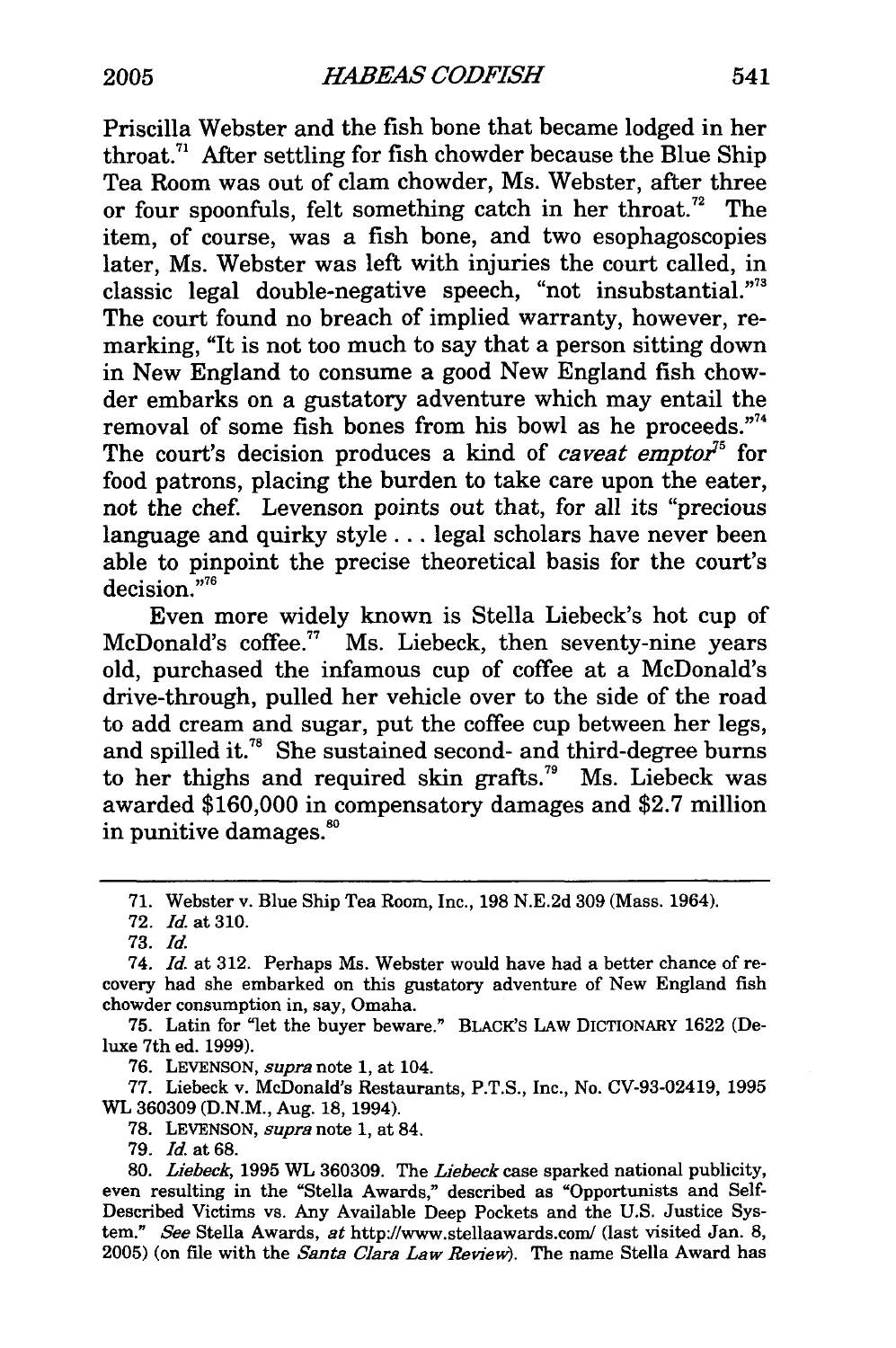Levenson enjoys telling us about them as much as we enjoy reading about these tales. A man bites into a slice of pie and breaks his tooth on a nail.<sup>81</sup> A man feels ill after taking a plug of his favorite chewing tobacco, and a few chews later, he discovers in the tobacco a human toe in a state of putrefaction.<sup>82</sup> A man wins a box of chocolates in a game of Bingo, bites into one, and encounters a silver filling not his own. $83 A$ woman takes a bite of a ham-and-cheese sandwich to find it literally crawling with cheese-worms, or maggots. $34$ 

The list of cases seems endless. After some time, one is sickened enough to consider never eating again. Does Levenson include this litany of stomach-turning incidents in *Habeas Codfish* for shock value? Maybe a little, but he begins the several chapters on injuries sustained from objects found in food with this snapshot overview because stylistically it keeps him within his structure. Recall his list of the four things we desire from our food.<sup>85</sup> At the top of that list is for our food to not harm us. By describing a series of sometimes gruesome cases, Levenson makes sure that his readers are paying attention; he appeals to a common fear that keeps many people nibbling and examining their food very closely.

Spending only a paragraph or two on each case is another technique Levenson employs throughout the book. He understands that he will lose his readers' interest if he bores them. This does not mean that he writes only to please; Levenson

83. Bagre v. Daggett Chocolate Co., 13 A.2d 757 (Conn. 1940). The breaking of Mr. Bagre's tooth killed a nerve, which caused an abscess, which resulted in the necessity of the tooth's extraction. *Id.* at 758.

84. Klein v. Duchess Sandwich Co., 14 Cal.2d 272 (Cal. 1939).

85. That it be harmless, honest, nutritious, and tasty. LEVENSON, *supra* note 1, at 14-15.

become synonymous with "any wild, outrageous, or ridiculous lawsuits." *Id.* Levenson, at one point, refers to "the great American pastime of suing the pants off anyone who walks down the street." LEVENSON, *supra note* 1, at 220.

<sup>81.</sup> Conn. Pie Co. v. Lynch, 57 F.2d 447 (D.C. Cir. 1932). The court held that the pie manufacturer was not liable to the dealer's customers because of the lack of privity. *Id.* at 448.

<sup>82.</sup> Pillars v. R.J. Reynolds Tobacco Co., 78 So. 365 (Miss. 1918). "Tobacco," the court said, "may be relatively harmless, but decaying flesh, we are advised, develops poisonous ptomaines, which are certainly dangerous and often fatal. Anything taken into the mouth there to be masticated should be free of those elements which may endanger the life or health of the user." *Id.* at 366. "We can imagine no reason why, with ordinary care, human toes could not be left out of chewing tobacco, and if toes are found in chewing tobacco, it seems to us that somebody has been very careless." *Id.*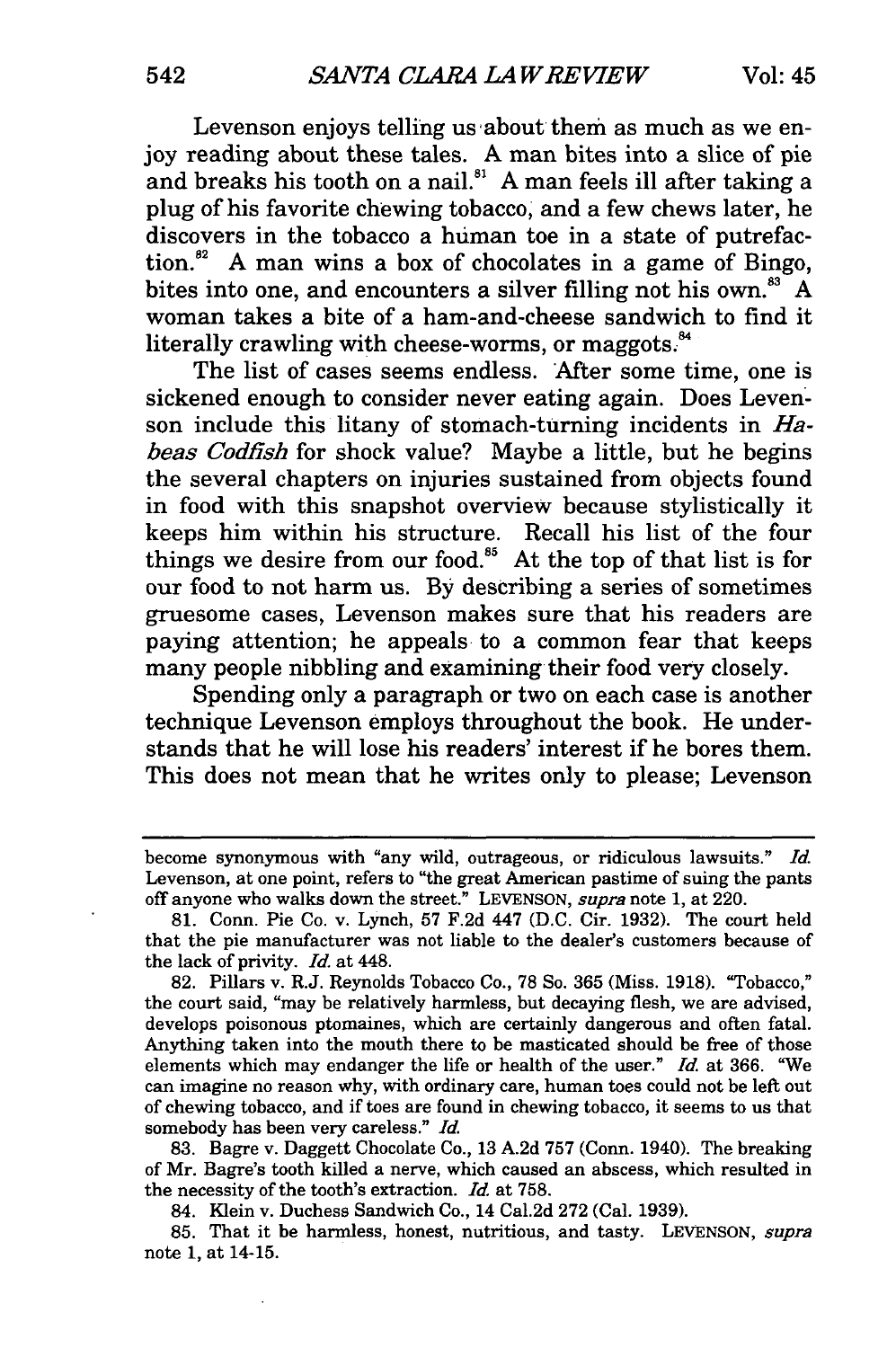has a message and he intends to convey it.

As Levenson nears the end of *Habeas Codfish,* he includes a chapter on food in prison, which focuses on last meals before execution and on legal regulation of prisoners' daily meals.<sup>86</sup> This is the most delicate of ventures. Levenson seeks to wrap up a book that has been, on the whole, less than heavy. He has dealt with numerous topics important to many, as well as many other topics important to lawyers. But he has done so, for the most part, with tongue in cheek.

A last meal request, and how and whether that request is honored, is not light material and there should be no attempt to make it so. Because the rest of the book has been lighter, and perhaps for fear that his time spent on this topic would be subsumed into the tone of the greater whole, Levenson chooses to touch very briefly and pointedly on prisoners' last meals. This discussion reads as if it was written separately and simply inserted in the appropriate place. Even if not in keeping with the flow of the book, this was an intentional technique. Separating the tone from the rest of the book separates the subject matter as well. This stylistic change impliedly asserts that while Levenson may be prone to too many food puns, he will not unsympathetically include the last meal issue with the rest he has discussed. Every other legal issue and/or regulation in this book ultimately reflects poorly and somewhat humorously on the government, the producer or dealer of food, or the consumer. Readers are happy to point and laugh at any of those. Not so for men requesting their last meal. Levenson, thankfully, knows and respects this difference. "This may seem trivial to some, but when the law takes the life of a man, his last meal is no trivial matter to him."<sup>87</sup>

# IV. AN IMPERFECT CONCOCTION

*Habeas Codfish* is not perfect. It is, by Levenson's own admission, incomplete.<sup>88</sup> It is also limited in scope; its focus is

<sup>86. &</sup>quot;Cruel and Unusual Condiments: Food in Prison." *Id.* at 199.

<sup>87.</sup> LEVENSON, supra note 1, at 231.

<sup>88.</sup> *Habeas Codfish* is not the complete and definitive work on food and the law. You may wonder why I have omitted certain topics, such as the federal milk price support programs and various tax and tariff issues. The lawyer in me would say to you, 'Go write your own book!' The human being in me says, 'I apologize; there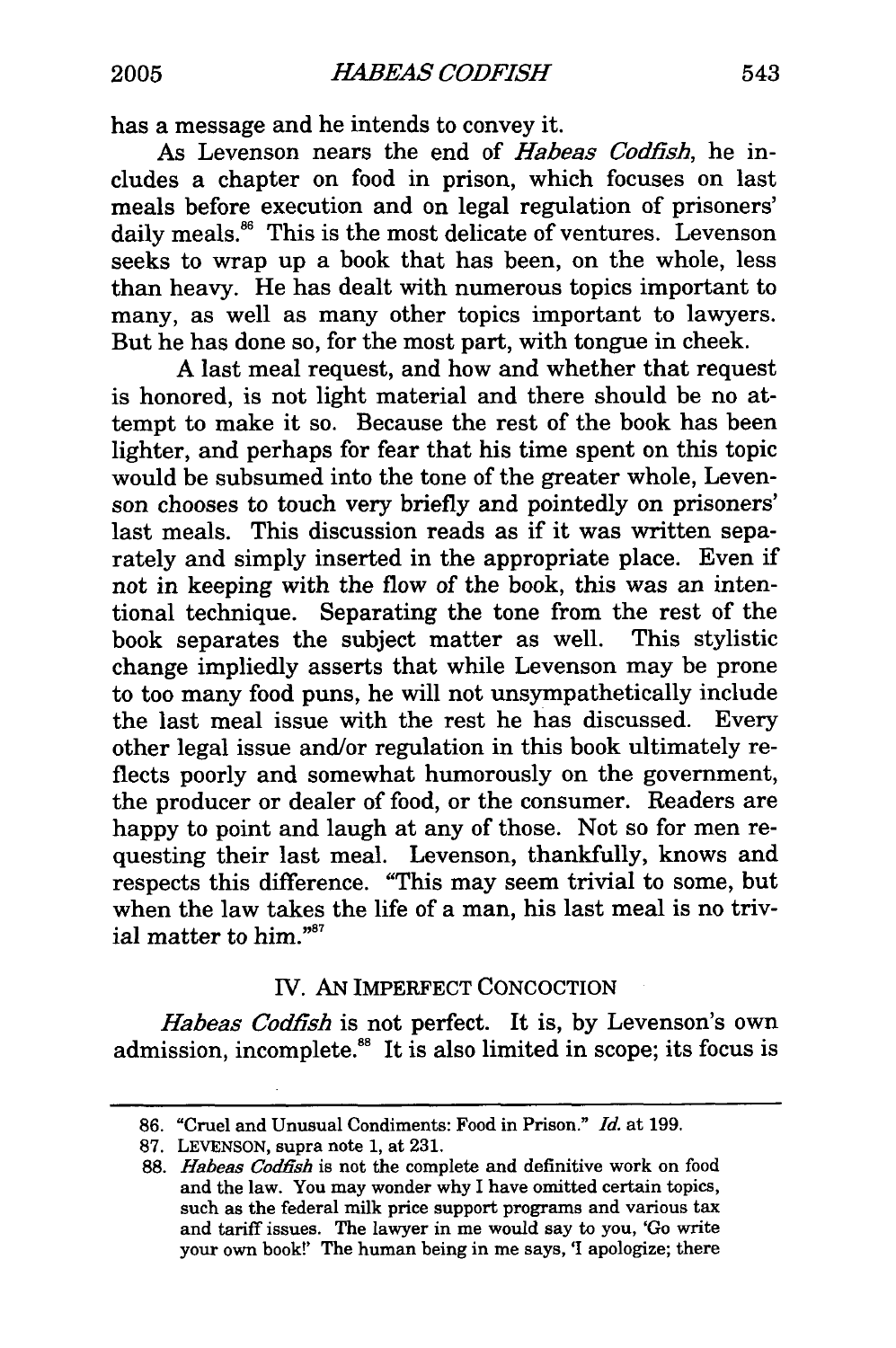primarily the United States, while food law issues are international in origin and modern scope.<sup>89</sup> Other than the Assize of Bread and a handful of early anecdotal cases,<sup>30</sup> Levenson pays no real attention to international scope. However, it is not the position of a critic or reviewer to question the selective choices of an author of a survey regarding, at least, his selection. Decisions of what to leave in and what to leave out can be second-guessed, but nothing constructive results therefrom. One can only analyze with authority what the author puts between the book's covers.

In his preface, Levenson promises to try to avoid legalese, "the perversions of the English language... that have made the legal profession seem so arrogant."<sup>91</sup> He is largely successful in this endeavor. Certainly, there are no glaring passages full of heretofores or therefroms. However, this conscious aversion from legalese at some levels cheapens the work. Levenson is dealing with legal issues. He is writing about federal regulations, statutes, common law, and public policy. Certain legal discussions actually require more effort and verbiage to explain at a lay level than they would with so-called "legalese." The danger of Levenson's "stripped-oflegalese" approach is that, as it finds a wider audience, his writing itself will find wider criticism. Once Levenson removes himself, or attempts to, from being dismissed as more legalese, he sets for himself a higher bar of actual writing ability. With that in mind, his writing does not always meet such a standard. It is frequently repetitive, and at times one feels as though he is trying too hard to play the storyteller. At the same time, it is more endearing than if *Habeas Codfish* were the typical, prosaic, legal writing.

*91. Id.* at xvii.

is just so much that can go into this first attempt at looking at food and the law.'

*Id.* at xvi. Levenson also notes that he did not address organic food labeling, genetically modified foods, or mad cow disease, either, although they are each huge topics, worthy of whole books unto themselves. *Id.* at 235-37. This review is incomplete in the same way as Levenson's book. The simple fact is, a writer will and must choose what to cover. Levenson covered much that I have not discussed: regulation of margarine vs. butter, rare beef, labeling, trade dress, protection of recipes, libel and slander, kosher food law, and more.

<sup>89.</sup> *Id.*

<sup>90.</sup> *Id.* at 3-6.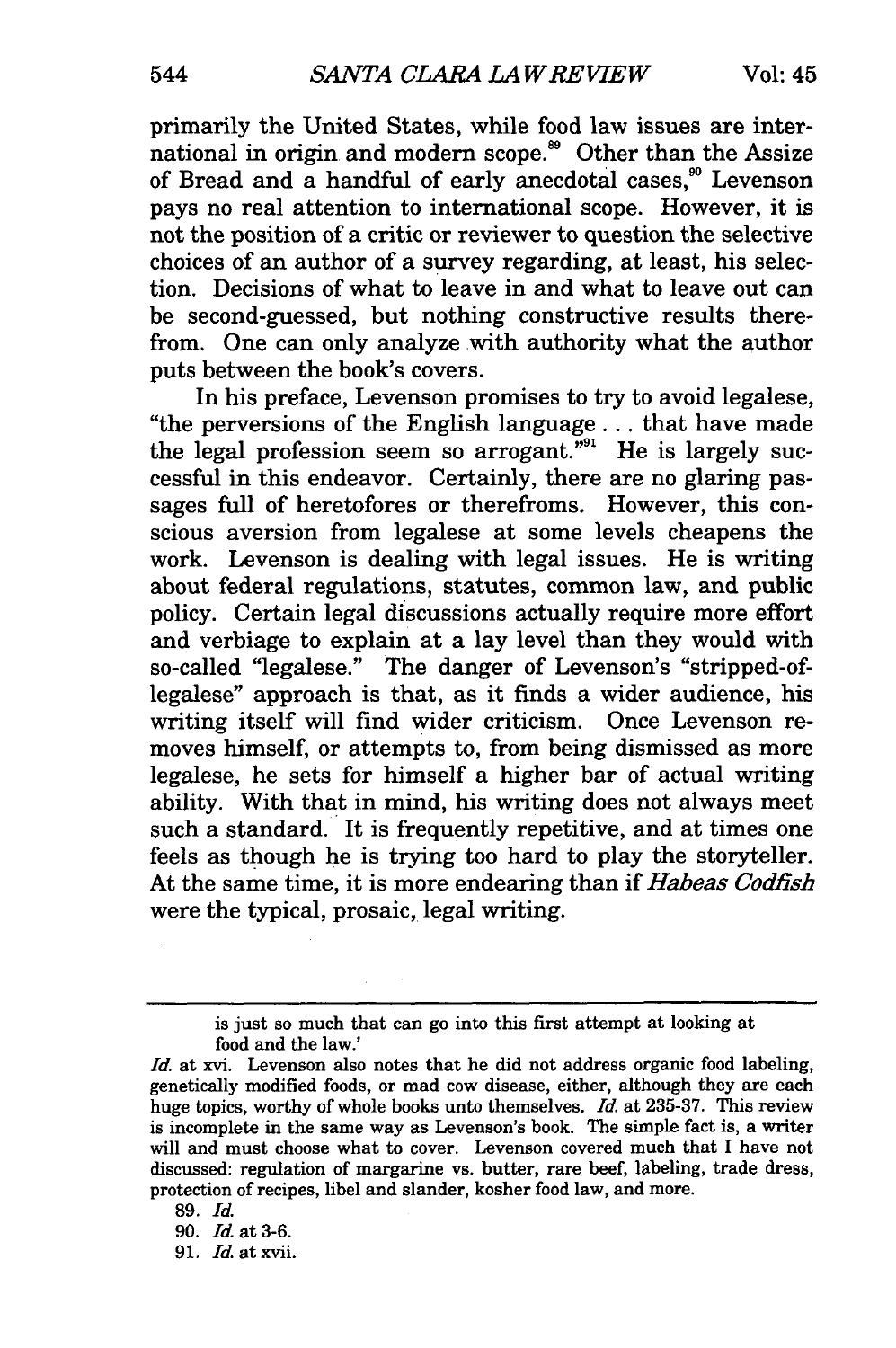# V. CONCLUSION

First, the recommendations: whether or not *Habeas Codfish* is for any given reader depends on that reader's motives in browsing the shelves at his or her bookstore. If that reader is an attorney or a law student looking for a read that is within the legal field, yet not so tedious as to be nearly deadly, then Levenson's work comes highly recommended. It is informative, it is insightful, and it never forgets that, in the end, the law is not the end-all or be-all. If that reader's field of knowledge or interest is unrelated to the law, then he or she should promptly exit the Law section and head for Literature. If he or she insists on reading something about the law, read Kafka's *The Trial*,<sup>22</sup> Mailer's *The Executioner's Song*,<sup>33</sup> Dostoevsky's *Crime and Punishment*,<sup>34</sup> or any number of other books that are more than worthwhile and may well be mandatory. Ultimately, *Habeas Codfish* is best suited for lawyers and law students. They are the readers who will understand the jokes. They can empathize. They are the ones who understand what Levenson means when he says his "brain was approaching a state of irreversible lethargy. **.. .95**

Levenson wrote *Habeas Codfish* to lead by example. He ultimately seeks one thing, and one thing only: to demonstrate that there is more to life than the law. Rather than succumb to life as a lawyer, Levenson opened the Mount Horeb Mustard Museum and Gourmet Foods Emporium.<sup>96</sup> As he admonishes in his book, "Id]o your very best to stay in the dining room and out of the courtroom."<sup>97</sup> This is the real lesson of *Habeas Codfish.* It is one that is easily spoken, and

**<sup>92.</sup>** FRANZ KAFKA, THE TRIAL (Willa Muir & Edwin Muir trans., A.A. Knopf 1946) (1925).

<sup>93.</sup> NORMAN MAILER, THE EXECUTIONER'S SONG (Little, Brown 1979).

<sup>94.</sup> FYODOR DOSTOYEVsKY, CRIME AND PUNISHMENT (Constance Garnett trans. Carlton House 1950 (1866)).

<sup>95.</sup> LEVENSON, *supra* note 1, at xi. This was while Levenson worked for the Wisconsin Public Service Commission. He describes sitting in the law library, "researching some obscure and remote point of administrative procedure (designed, no doubt, to cloud some greater issue)," and realizing first that his brain was reaching this terminal lethargy, and second, that he was hungry. *Id.*

<sup>96.</sup> *See* http://www.mustardmuseum.com/ (last visited Jan. 8, 2005). Levenson's self-dubbed "America's Favorite Condiment Museum & Gourmet Foods Emporium" offers over **800** different kinds of mustards, sauces, and gourmet food gift box collection, as well as news and events, Mt. Horeb area attractions, recipes, and gift ideas. *Id.*

**<sup>97.</sup>** LEVENSON, *supra* note 1, at xvii.